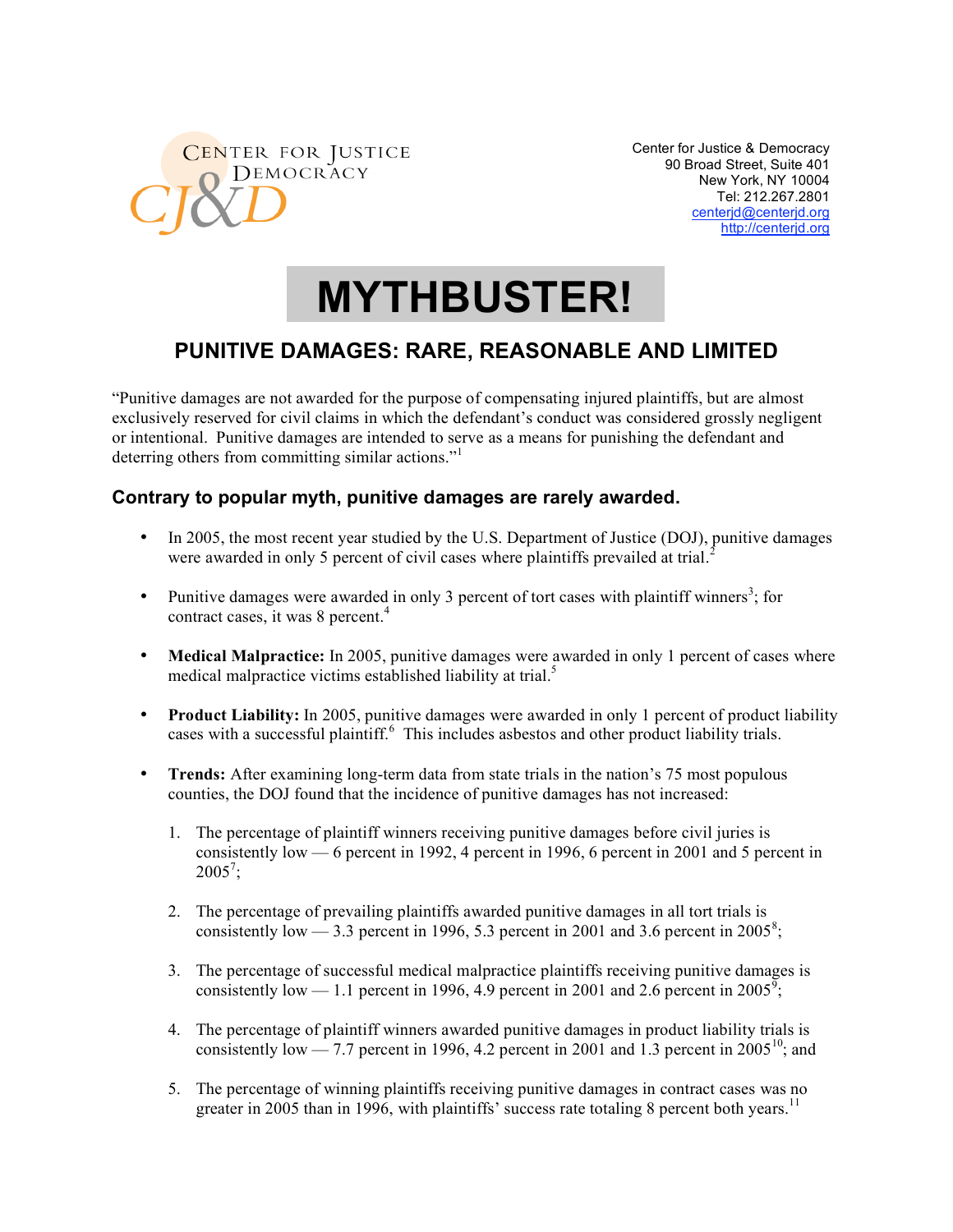### **Punitive damages have decreased in frequency.**

Long-term DOJ data from state tort trials in the nation's 75 most populous counties show that:

- **Tort Trials Overall:** The percentage of successful plaintiffs awarded punitive damages in tort trials declined by 33.3 percent between 2001 and  $2005$ .<sup>12</sup>
- **Medical Malpractice:** From 2001 to 2005, the percentage of prevailing plaintiffs awarded punitive damages decreased by  $46.1$  percent.<sup>13</sup>
- **Product Liability:** The percentage of plaintiff winners receiving punitive damages dropped by 70.4 percent between 2001 and  $2005$ .<sup>14</sup>

#### **Most punitive damage awards are modest in amount.**

- In 2005, the median overall punitive damage amount awarded to plaintiff winners in civil cases was  $$64,000$ <sup>15</sup>. The median punitive damage award for all tort cases was \$55,000<sup>16</sup>
- In 76 percent of the 632 civil trials with both punitive and compensatory awards, the ratio of punitive to compensatory damages was 3 to 1 or less.<sup>17</sup>

#### **Juries and judges use similar reasoning when making punitive damage award decisions in tort cases.**

- There was no detectible difference in the percentage of litigants awarded punitive damages when comparing tort bench and jury trials in  $2005$ .<sup>18</sup>
- The median punitive damage awards in tort jury (\$100,000) and bench (\$54,000) trials were not statistically different.<sup>19</sup>

#### **There are some arbitrary limits on the amount of punitive damages that can now be awarded in a case.**

- **Supreme Court:** In *State v Farm Mut. Auto Ins. Co. v. Campbell (*and in the earlier case, *BMW of N. Am., Inc. v. Gore*) *<sup>20</sup>* the court, while hesitating to say too much about the appropriateness of specific punitive damages awards, said that "the degree of reprehensibility of the defendant's conduct" is the most important criteria, followed by the relationship between compensatory and punitive damages (the Court mentioned a single digit ratio) and relationship between the punitive damages and civil penalties. However, in the recent case *Philip Morris USA v. Williams, 07- 1216,* the Court let stand a \$79.5 million award against a tobacco company with a much higher ratio, where it was argued that the defendant's misconduct was particularly reprehensible and the harm was physical, as opposed to economic in nature.
- **States.** Of the 45 states that allow punitive damages in this country, at least one-third have enacted some form of cap, or limit, on the ability of judges and juries to award punitive damages. Over 30 state legislatures have made it more difficult for injured consumers to prove punitive damages by raising the standard of proof required for awarding them. Several states order victims to pay a portion of punitive damages into state-designated funds. Other states require or permit bifurcated trials where the injured person is forced to essentially try a case twice, first